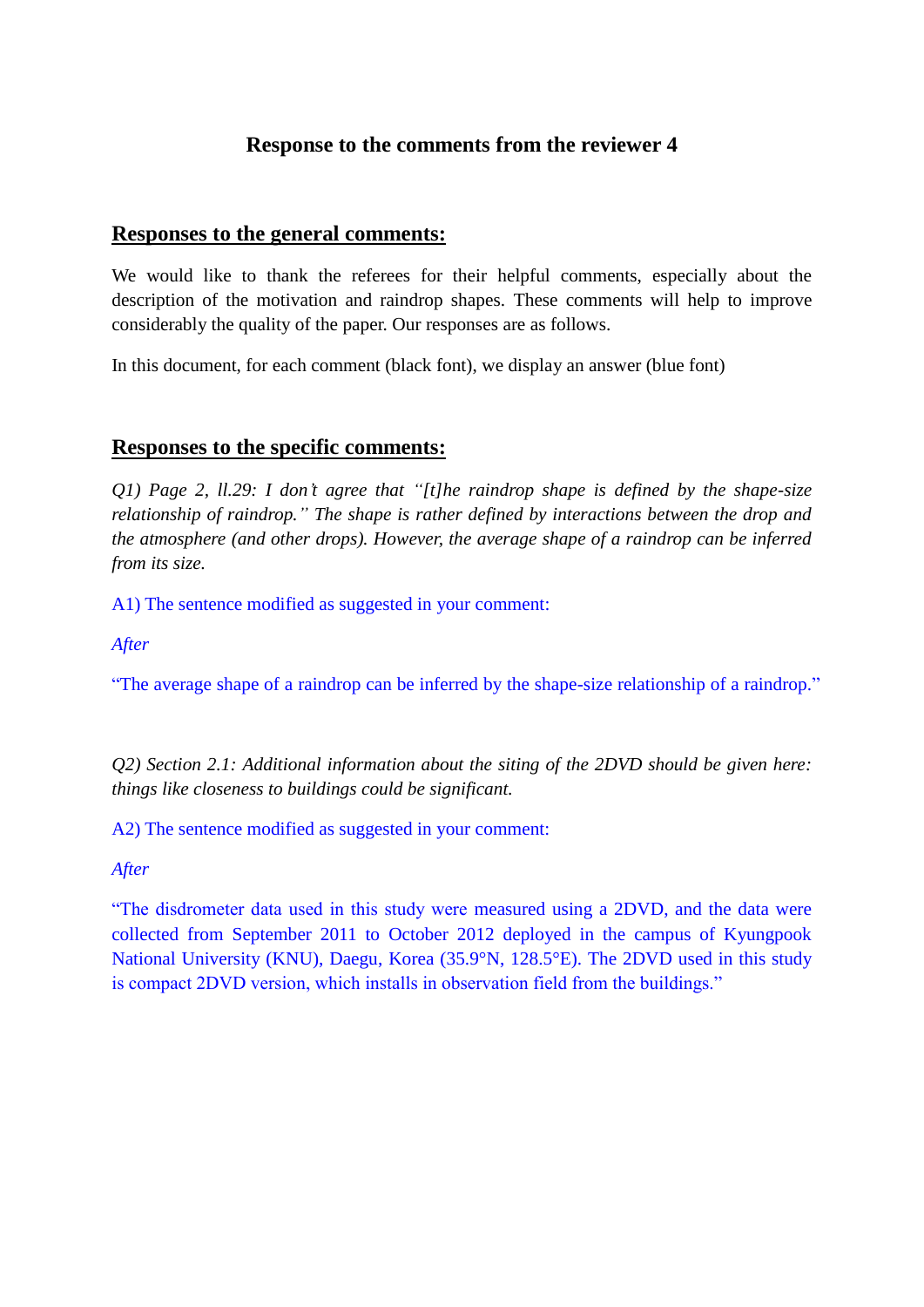*Q3) Page 5, ll.1: You say that you used the 0.0° elevation "to avoid effects from beam blocking and ground echoes". Surely that would be further reduced by using the 1.6° elevation data? you should say why you opted for 0.0° rather than 1.6° (to have measurements as close as possible in space to the 2DVD?).*

A3) 2DVD data are ground measurements and radar data are volume measurements. To compare polarimetric radar parameters, it is necessary to minimize the influence of height difference of 2DVD and radar, and effect by ground. If using 1.6° elevation, we can avoid effects from beam blocking and ground echoes on the measurements, however, this elevation is a very great difference in measurement height. Figure 1 show beam path of the BSL radar and 2DVD location. The 2DVD is located about 22.3 km (17°) away from the BSL radar. The 0.0° PPI radar data can avoid effect from beam blocking and ground echoes. Thus, the 0.0° PPI radar data were used.



Figure 1. Beam path and terrain map in 17° azimuth angle of the BSL radar.

### *Q4) Figure 3: You seem to be showing some of the best available cases. Better might be to show a representative sample, including some of the best and some of the worst.*

A4) During the period from September 2011 to October 2012, total 38 rainfall events were measured by the 2DVD, five rainfall events were discarded by the quality control process. The excluded five rain events show that rainfall differences between 2DVD and rain gauge were mostly from 22% to 30%. In this study, we did not include five rainfall events. The difference between 2DVD and rain gauge for the 33 rainfall events are listed in Table 2.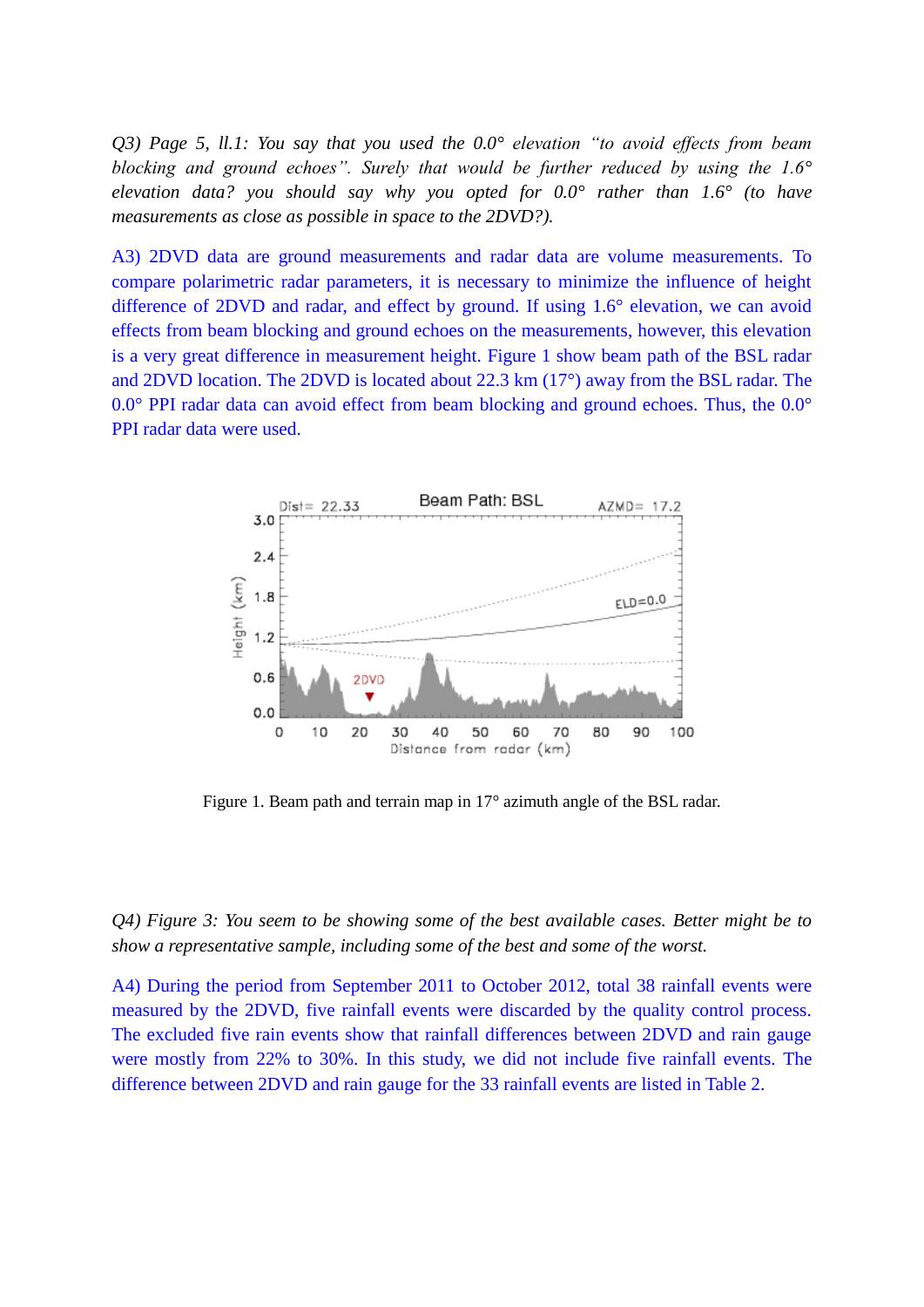*Q5) Section 3.2: You should give more information on the dataset you were working with here. What size of diameter bins were you using, what was the minimum number of drops in a bin included in the final fitting, what were the axis ratio standard deviations, etc.?*

A5) The Section 3.2 modified as suggested in your comment.

### *After*

"Size of diameter bin is 0.2 mm, and the oblateness data corresponding to raindrop diameter smaller than 0.5 mm were removed when we derived the mean axis-ratio relation, because oblateness is relatively noisy in small raindrop. In addition, although the measured maximum diameter from the 2DVD could reach about 8.0 mm, the fitting was established to within 7 mm in order to obtain accurate information from the appropriate data.

In order to produce the mean axis-ratio relation, a various fitting methods such as linear and polynomial (twice-, third-, fourth-order) fit were tried. As a result, the third-order polynomial relation was the most suitable for the observation data."

*Q6) Page 8, ll.12: it may just be typo, but I think you should be using a mean canting angle of 0° and a standard deviation of 7°, not the other way round.*

A6) I'd appreciate your input on this. The manuscript has been revised as follow:

## *After*

"The terms  $\overline{\emptyset}$  and  $\sigma$  are assumed to be 0° and 7°, respectively.

*Q7) Section 3.4: it is not quite clear here whether you are applying these calibration corrections only in table 5, or also in table 4. If in table 4, then assuming the new axis ratio calibration values in all cases would perhaps unfairly disadvantage the other axis ratios considered. Additionally, you should explain why you consider only light rain events for the calibration.*

A7) The calibration bias of  $Z_H$  and  $Z_{DR}$  were applied in Table 5, we did not apply calibration bias in Table 4. Therefore, accuracy of rainfall estimation is evaluated as fair. In addition, to achieve accurate calibration bias of radar, the process of calibration bias should be performed in continuous and stable rainfall systems. Because in order to avoid the impact of the unstable rain (e.g. convective, short observation of time of storms, beginning or an end of the storms). Therefore, time of observation is short and unstable rainfall events were excluded.